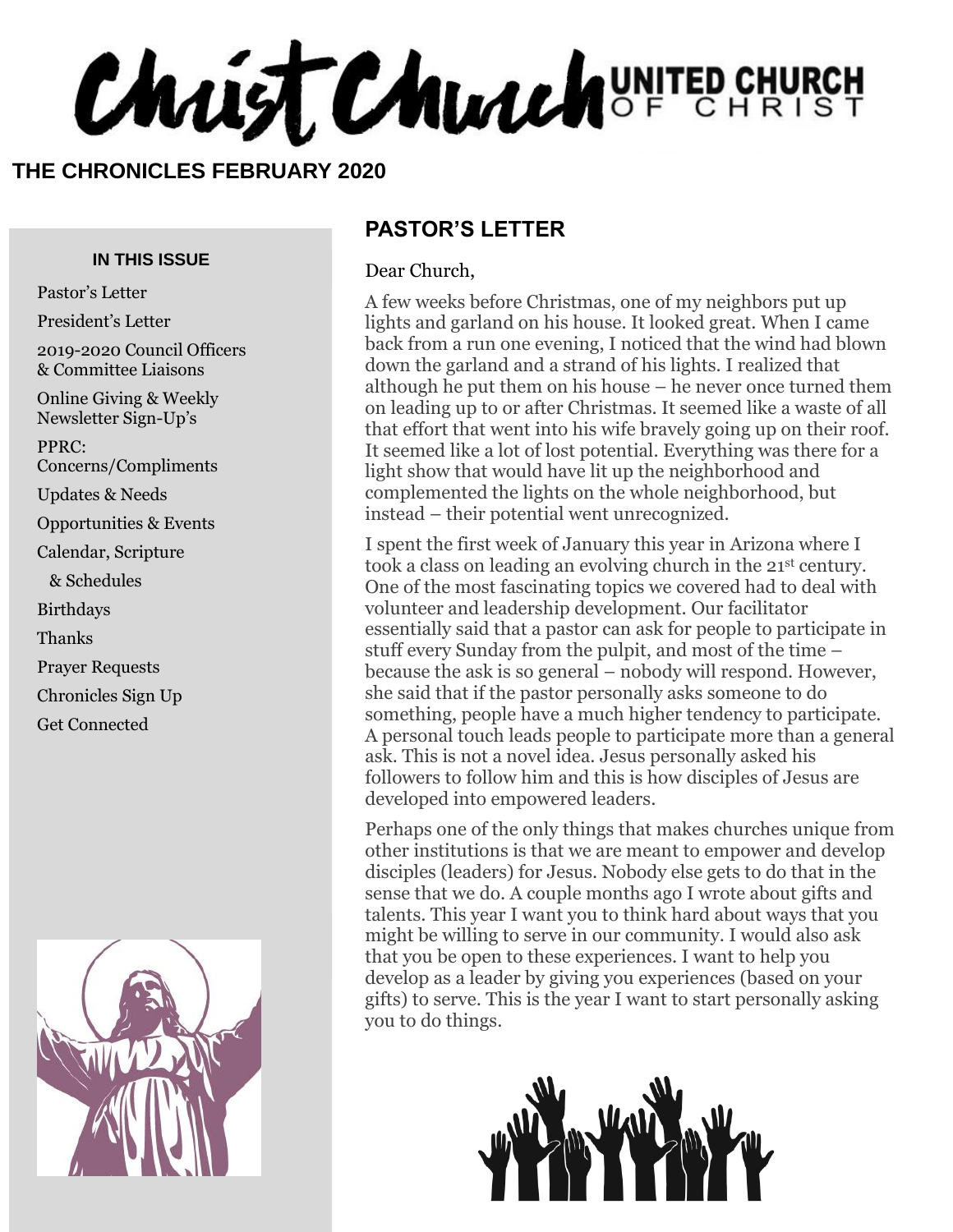I don't want you to be like my neighbor's Christmas lights and garland. I don't want you to just hang out and not shine. As your pastor, I want you to be like the lights that pierce in the darkness and bring illumination to our whole community. Be prepared. In the world of church, we all have a role to play. This is going to be a great year.

With gratitude,

Pastor Dan Stark

 $784$ 

#### **PRESIDENT'S LETTER**

I heard something today that made me think quite a bit. It was a neat analogy. It compared things we have and things we value. Just as God gives us our sustenance (money) he gives us our lives (time). We are then given free will and choice over how we spend both.

When we say everything we have comes from God our materialistic minds turn that "everything" into possessions like money, houses, cars, jewelry, boats, etc.. Very rarely do we think of time as a valuable gift from God but isn't time one of the most precious gifts we receive from God? Everything else, except good health, (another God only gift), can be purchased with money. Think about it. The poorest person in India along with the richest person in America are both given 24 hours every day. The poor person has nothing with which to pay for that gift. The richest person cannot buy 1 more second of the day no matter how much money they possess. No earthquake, hurricane, wildfire, stock market crash, or divorce settlement ever shortened a day. They all have 24 hours.

So, the question now becomes do we hoard our gift from God or use it to further His kingdom? Do we watch TV instead of helping our neighbor? Do we spend time internet surfing instead of volunteering for an organization that helps people or animals? Do we even simply sleep a little longer on Sunday instead of attending worship? While all of us need "me" time our desire should be to use the gifts we have been given and spend time in prayer, helping our neighbors, and growing in our faith so we can be a blessing to ourselves and others. Do not procrastinate as that thief of time will surely haunt you later. God has freely given us this gift. Let us freely use it to Hi

s glory.

Dean Kothrade

#### **2019-2020 COUNCIL OFFICERS & COMMITTEE LIAISONS** OFFICERS: President: Dean Kothrade Vice President: Sara Rogers Recording Secretary: Chuck Terlinden Financial Secretary: Dean Kothrade Congregational Treasurer: Rich Tremarello COMMITTEE LIAISONS Property/Insurance liaison: Chuck Terlinden Membership Committee liaison: Katelyn O'Brien Christian Education: Kim O'Brien Worship & Music Committee liaison: Rich Tremarello Pastor/Parish/Personnel Relations liaison: Dean Kothrade Stewardship Committee liaison: Barb Wells Memorial Committee liaison: Rich Tremarello Social Concerns Committee liaison: Sara Rogers IT/Tech: Chuck Terlinden

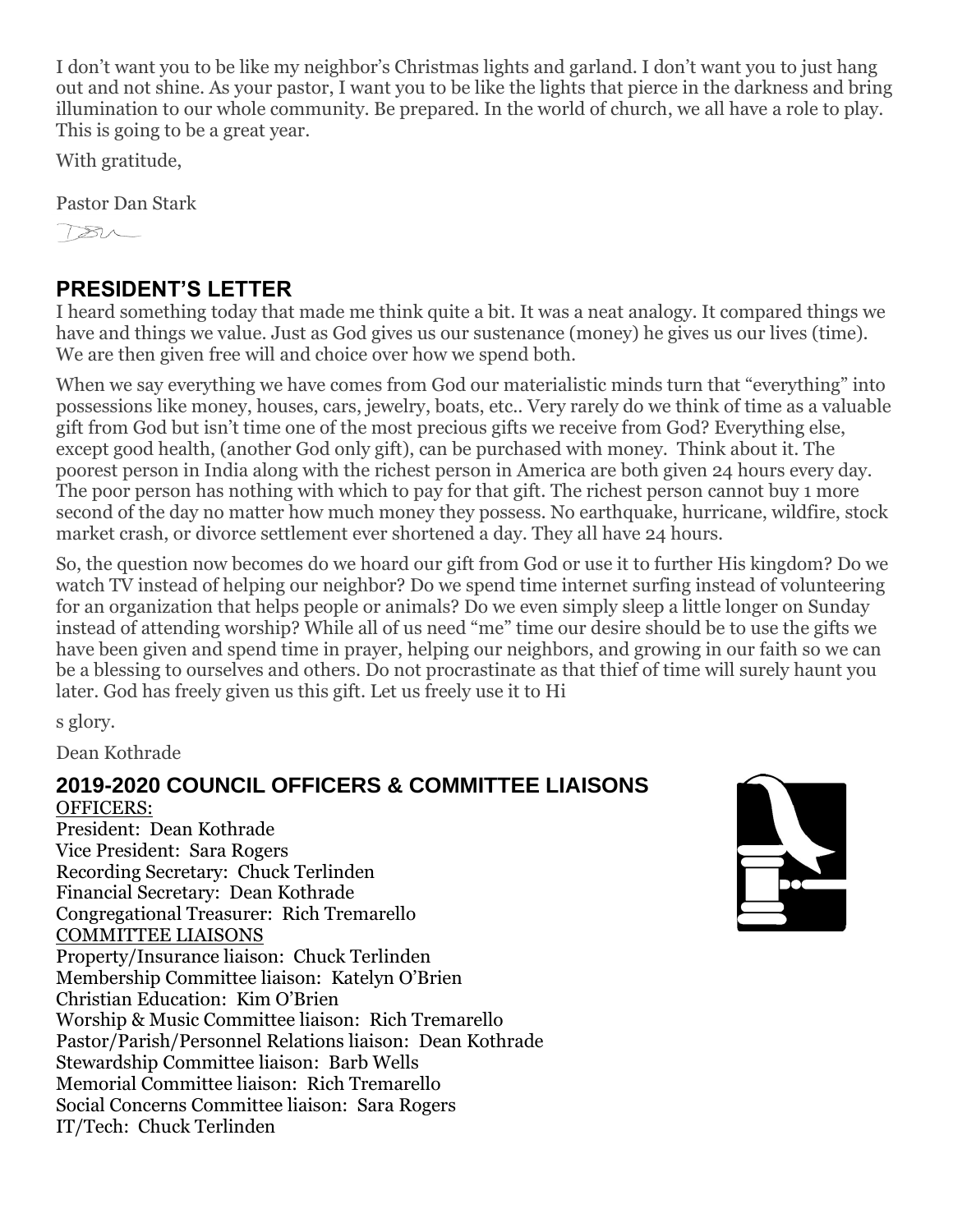### **SIGN UP: ONLINE GIVING**

Online giving is now a possibility! If you're in the pew and you'd like to give something other than cash or a check, you are encouraged to use your phone to visit [www.uccmke.org](http://www.uccmke.org/) and tap the [donate](https://www.paypal.com/cgi-bin/webscr?cmd=_s-xclick&hosted_button_id=D7W2VTZZBHZNU) button at the bottom. You can pay with an existing PayPal account or with any credit card. It's easy



and it saves your information for the next time you visit! Wondering what one of these weird scanny codes in the bulletin is? Give them a scan with a QR reader app on your phone and it will bring up the donation page! Want more information about online giving? See [Pastor Dan](mailto:dan_stark@att.net) or contact the church office at 414-481-3530. **Please only donate with a credit card using a Pay Pal account so the church doesn't incur costly fees**.

### **SIGN UP: WEEKLY NEWSLETTER**

If you're interested in receiving the *Christ Church Weekly*, contact the [Church Administrator](mailto:christ-church@att.net) (office@uccmke.org) to be added to the list (414-481-3530). Sign up sheets are also available at the information racks at the church entrances, then just drop it in the collection plate.

# **PASTOR /PARISH/PERSONNEL RELATIONS COMMITTEE (PPRC)**

The Pastor/Parish/Personnel Relations Committee (PPRC) has been revitalized at Christ Church. The purpose of this committee is to create an opportunity for congregational feedback in the form of compliments or concerns regarding the Pastor or any church staff member.

The committee will only accept **WRITTEN** compliments/concerns to discuss. Please submit **signed**  communications to: **[pprc@uccmke.org.](mailto:pprc@uccmke.org)** If you prefer regular mail, there are pre-addressed envelopes available in the chapel and the plastic media rack located at the top of the Lenox Street steps to use when mailing a paper document.

Thank you for your support in making this procedure succeed in strengthening our church family. We look forward to hearing from you.

Submitted by the PPRC Randene Wick, Dick Gaeth, and Dean Kothrade



### **NEED: BVCC FOOD & INFANT FORMULA PANTRY MONTHLY DRIVE SUNDAY JANUARY 5TH DONATION DROP OFF IS IN THE CHAPEL**

Requested items: \*Canned Soups (both cream and broth) \*Canned Vegetables \*Canned Fruits \*Canned Meats \*Pasta \*Rice \*Peanut Butter \*Jelly \*Cereal

# **NEED: DI SOS-DIVINE INTERVENTION SHARING OUR SUPPERS**

We once again have the opportunity to serve, support and share fellowship with the neighborhood homeless in our community beginning in the month of December. The meals are served at Tippecanoe Presbyterian church at 125 W. Saveland Ave. as part of their "Winter warming roomovernight Prayer vigil" in a safe and organized program every night from December -March. *We're looking for volunteers for the following dates: Thursday March 5th.* If you would be interested in participating or would like more information, please contact Debbie Behling 414-481-8454 or [dbehling10@wi.rr.com.](mailto:dbehling10@wi.rr.com)

# **NEED: USHERS, GREETERS & LENOX ST. HELPERS**

Friends, at Christ Church we have always been welcoming to both members and visitors who enter our lovely building. We would really like to continue this form of hospitality. We are in need of some people to step forward and volunteer for these opportunities of community service. If you would be interested in extending a welcoming handshake on a Sunday morning, helping those in need with the elevator, handing out bulletins, taking the collection and/or helping to distribute communion please contact Debbie Behling in the church office at  $414-481-3530$  or [office@uccmke.org.](mailto:office@uccmke.org) These sound like simple small things, but they are very important. We hope to hear from you.



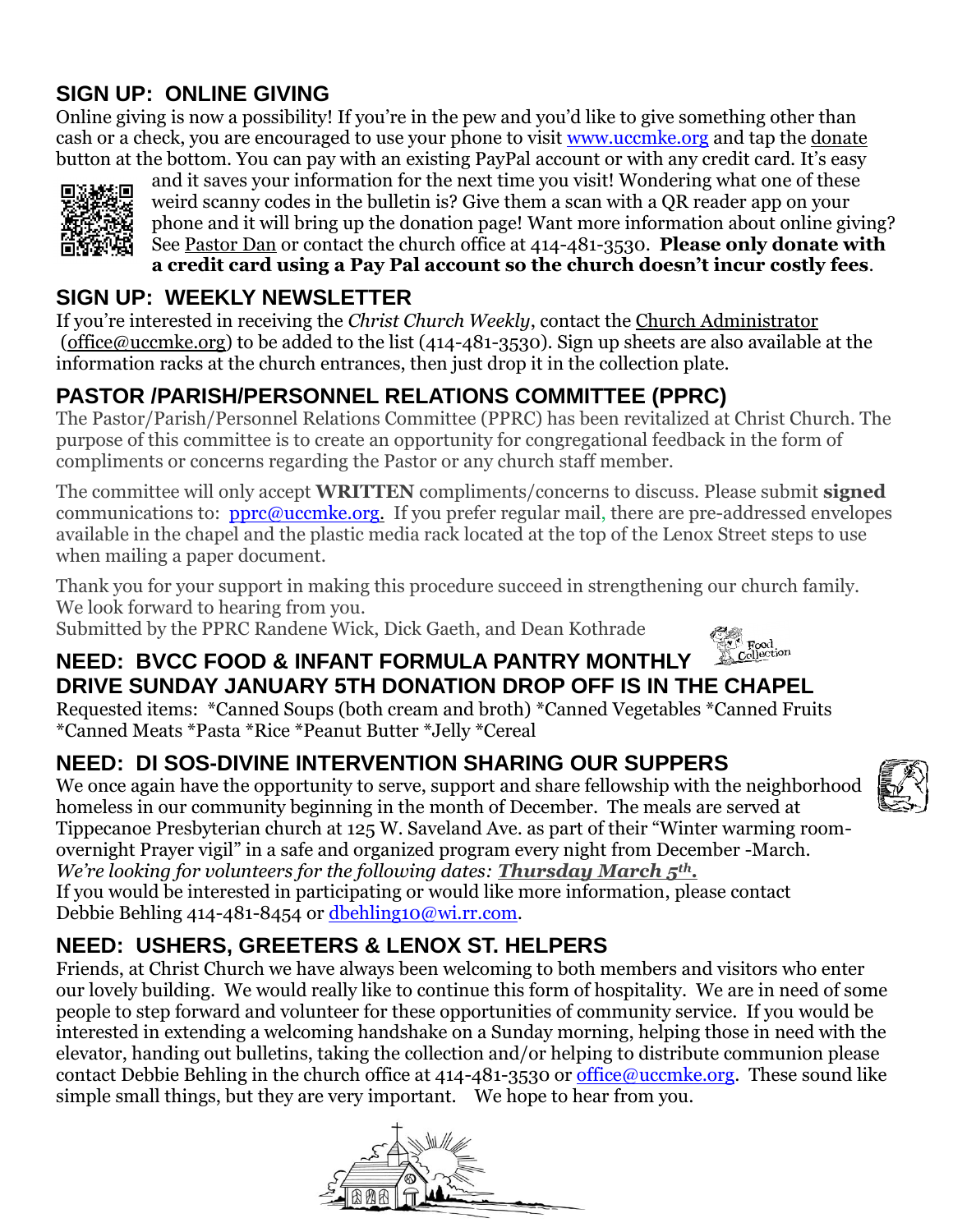### **NEED: LARRY UNDER THE BRIDGE (LUTB), DIVINE INTERVENTION (DI), LAUNDRY MINISTRY & ASLC**

hoodies - medium & large, sweatpants paper towels, facial tissues (i.e. Kleenex), napkins, hand soap, dish soap laundry pods with stain remover, dryer sheets coffee - decaf and regular, creamer, sugar jelly! jelly! jelly! over-the-counter NyQuil & DayQuil, over-the-counter cough drops

If none of those items strike your fancy, the Arts & Science Literacy Camp is always in need of healthy snacks (year round). Be sure to mark the items for ASLC. Thanks!

nut-free, gluten-free snacks pretzels crackers breakfast bars real fruit fruit snacks string cheese

"Items can be dropped off at the door on 1st St at Tippecanoe Presbyterian Church at 125 W. Saveland. Please DO NOT ring the bell - that connects with the Arts & Science Literacy Camp. Jay, Tim, and Larry check multiple times during the day, so we find things that are left there." Thanks!

## **NEED: USHERS, GREETERS & LENOX ST. HELPERS**

Friends, at Christ Church we have always been welcoming to both members and visitors who enter our lovely building. We would really like to continue this form of hospitality. We are in need of some people to step forward and volunteer for these opportunities of community service. If you would be interested in extending a welcoming handshake on a Sunday morning, helping those in need with the elevator, handing out bulletins, taking the collection and/or helping to distribute communion please contact Debbie Behling in the church office at 414-481-3530 or [office@uccmke.org.](mailto:office@uccmke.org) These sound like simple small things, but they are very important. We hope to hear from you.

### **SCHEDULE FOR UPCOMING MEETINGS & EVENTS IN JANUARY**

February 2: BVCC monthly food pantry drive, Choir 8:15am, Worship with Communion & Sunday School 9:30am, Coffee Hour 10:30am, Groundhog Day



- February 4: Staff Meeting 10:00am
- February 5: Weekly Announcement submission by end of day please, Praise Team 7:00pm
- February 6: AA Meeting 7:00pm
- February 8: Crochet Class 10:00am
- February 9: Worship with Sunday School 9:30am, Coffee Hour 10:30am
- February 10: Property Committee Meeting 7:00pm
- February 11: Quilters 10:00am
- February 12: Weekly Announcement submissions by end of day please, Praise Team 7:00pm
- February 13: Choir & AA 7:00pm
- February 14: Happy Valentine's Day!

February 16: Praise Team 8:15am, Worship with communion & Sunday School 9:30am, Coffee Hour with Bingo 10:30am

- February 17: President's Day!
- February 19: Weekly Announcement submissions by end of day please.
- February 20: Choir & AA 7:00pm
- February 21: March Chronicles submissions by end of day please.
- February 22: Crochet Class 10:00am
- February 23: Worship & Sunday School 9:30am, Coffee Hour 10:30am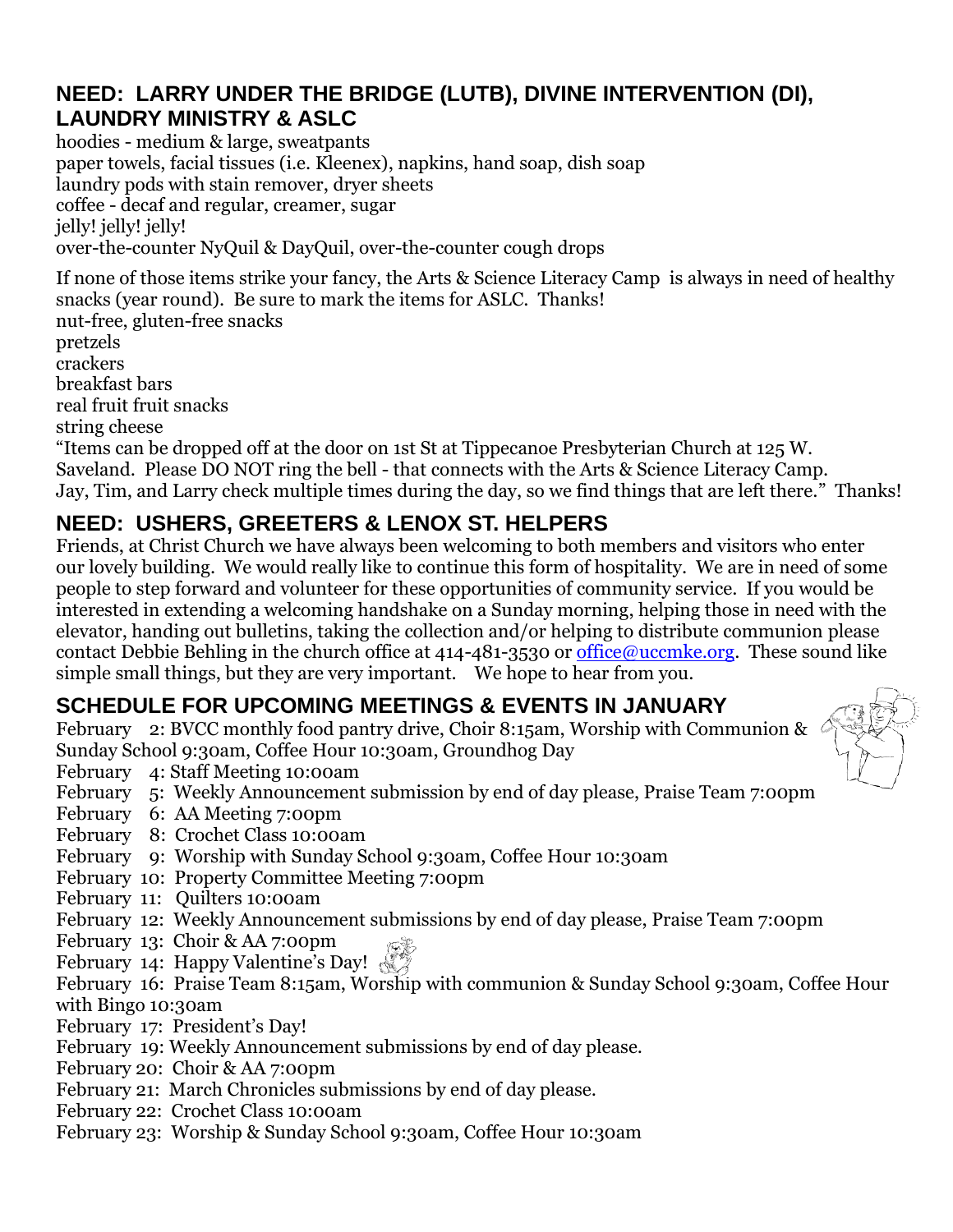February 25: Quilters 10:00am, Council Meeting 6:30pm February 26: Ash Wednesday, Weekly Announcement submissions by end of day please, Choir 6:15pm, Worship 7:00pm February 27: Choir & AA 7:00pm

February 29: Happy Leap Year Day!



### **2020 SISTERHOOD SATURDAY UPDATE**

The Social Concerns committee hosted our 8th annual Sisterhood Saturday Fundraiser event on January 11th. This year we were fortunate to have entertainer and "Game show referee", Brian Wismer who led a very interactive fun show including games like, Family Feud, Simon Says, Trivial Pursuit, Heads or Tails and much more. He kept us laughing and thinking all morning!

We had 44 guests in attendance even with the questionable weather! Thru these guest's generous participation, we were able to raise \$2,400.00 and collect a half of a cart full of groceries for the BVCC! We also need to mention the businesses & individuals who supported our fundraiser: The Green Bay Packers, The Milwaukee Admirals, The Princeton Club, The Olive Garden, Gold Rush Chicken, Kopps Custard, Grebe's Bakery, Riche's House of Cakes (6 desserts!), Haven Salon & Day Spa, Legacy Salon & Spa, Southshore Bowl, Custom Grown Greenhouse, Diva, The Healing Center, The Christ Church Endowment Fund, Julie Oren, Jill Unglaub, Danette Volz, Renolle Volz, Mike Mantie, Brian O'Brien, Don Antoniewicz, Dean Mowery, Chuck Terlinden and Mike Behling who without his support Debbie wouldn't be able lead this event.

It should also be noted that the delicious food served for lunch on the soup and salad bar were all donated and homemade by the social concerns committee members.

Sisterhood Saturday is not just an event, it is a calling and passion of the heart. The causes of abuse and homelessness are very important. If we can just help 1 person or introduce 1 new person to these causes it is all worth it! If you are in need or know someone else who is, there are Healing Center flyers in our information racks and around the building with information regarding childhood and/or adult sexual abuse.

We hope that we will see you again next year! With gratitude and appreciation! The Social Concerns Committee: Debbie Behling, Debbie Hansen, Mary Ann Mowery, Sara Rogers & Randene Wick

#### **CHRIST CHURCH BOOK CLUB**  $CDE$

Inviting all Christ Church members and friends to join us on April 26th after church in the fellowship hall for our next book club discussion. We will be reading "Running for my Life" by Lopez Lomong with Mark Tabb. This is the true story of a Sudanese child refugee who became an Olympic star. His life story is one of courage, hard work and having hope where there is hopelessness. Please join us for thought provoking discussion and fellowship. Books can be obtained through the library, ebay or Amazon. If you have any questions ask Carol Borchardt, Carol Dohoney, Debbie Hansen or Mary Ann Mowery. Happy reading!

#### **USHER SCHEDULE**

| 2/2                | 2/9                    | 2/16                    | 2/23            |
|--------------------|------------------------|-------------------------|-----------------|
| Katelyn O'Brien    | <b>Ben Clark</b>       | Debbie Hansen           | Joan Amich      |
| <b>Fred Passow</b> | Chelsea Clark          | <b>Mary Ann Mowery</b>  | Julene Flanagan |
| Danette Volz       | Brian O'Brien          | Katelyn O'Brien         | Danette Volz    |
| Renolle Volz       | <b>Chuck Terlinden</b> | <b>Volunteer Needed</b> | Renolle Volz    |
|                    |                        |                         |                 |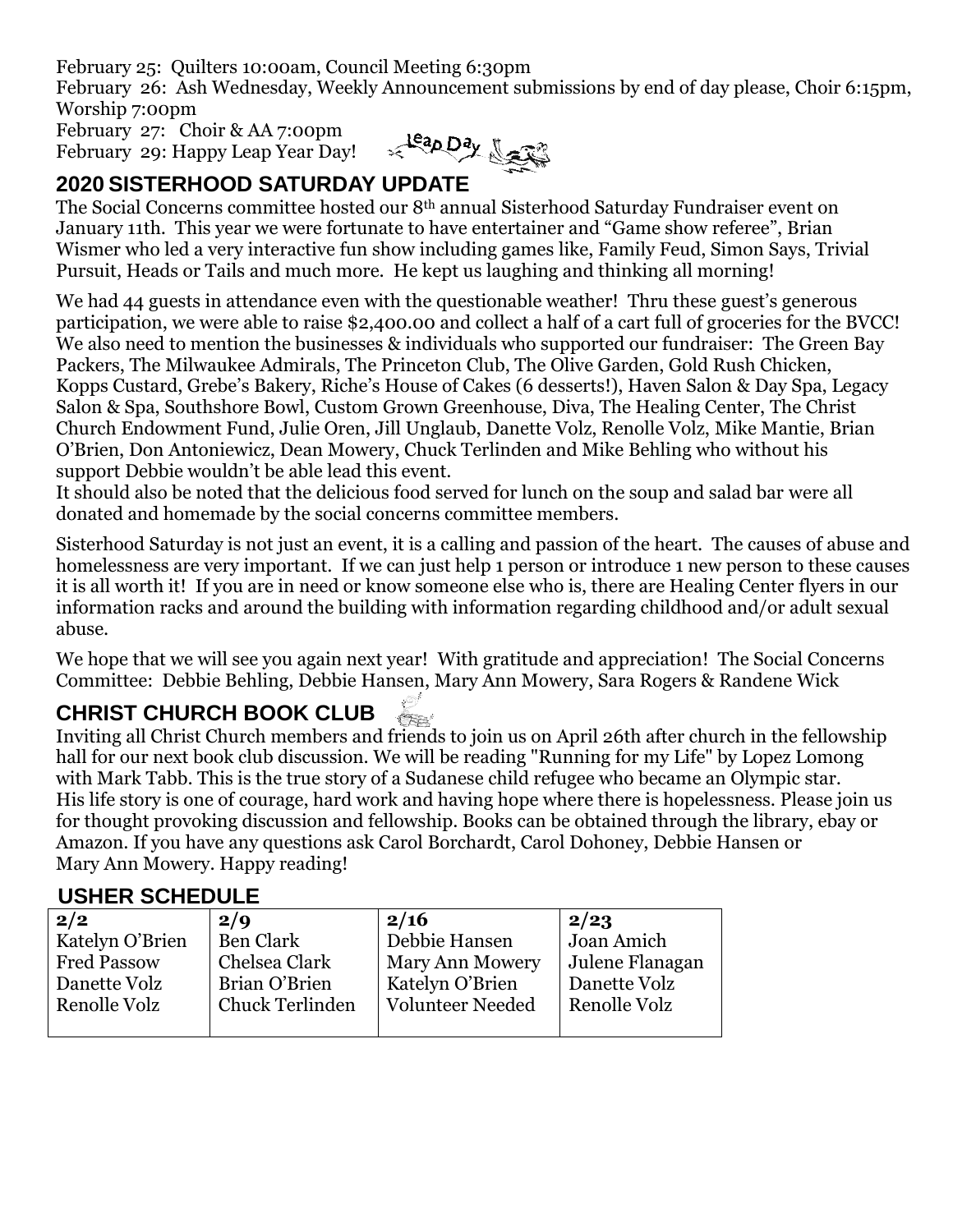# **COFFEE HOUR VOLUNTEERS SCHEDULE**

**2/2** Volunteer Needed **2/9** Volunteer Needed **2/16** The O'Briens **2/23** Volunteer Needed

# **MUSIC NOTES**

Did you know that the Prelude music that is played prior to the service is not only a signal that the service will begin soon but can also serve as a time to quiet and center ourselves to prepare for worship?

As the Sanctuary doors close at this time please be mindful to keep your voices soft while socializing to allow everyone to enjoy the peaceful time while the Prelude music is being played.

The Psalmist writes in Psalm 46, "Be still and know that I am God."

The Music & Worship Committee

### **CHOIR SCHEDULE**

| <b>Rehearsals</b>                                                              | 2/13<br>$7 - 8:30$ pm | 2/20<br>$7 - 8:30$ pm | 2/27<br>$7 - 8:30pm$ | 3/19<br>7-8:30pm | 3/26<br>$7 - 8:30$ pm |
|--------------------------------------------------------------------------------|-----------------------|-----------------------|----------------------|------------------|-----------------------|
| <b>Sunday</b><br><b>Rehearsal &amp;</b><br><b>Service</b>                      | 2/2<br>8:15-9:15am    | 3/1<br>$8:15 - 9:15$  |                      |                  |                       |
| <b>Special</b><br><b>Rehearsal &amp;</b><br><b>Service</b><br>Ash<br>Wednesday | 2/26<br>$6:15$ pm     |                       |                      |                  |                       |

### **PRAISE TEAM SCHEDULE**

| <b>Rehearsals</b>                                   | 2/5                 | 2/12                | 3/4      | 3/11     |
|-----------------------------------------------------|---------------------|---------------------|----------|----------|
|                                                     | 7-8:30pm            | 7-8:30pm            | 7-8:30pm | 7-8:30pm |
| <b>Sunday</b><br>Rehearsal<br>and<br><b>Service</b> | 2/16<br>8:15-9:15am | 3/15<br>8:15-9:15am |          |          |

### **LENOX STREET PARKING HELPER SCHEDULE**

| $\mid$ 2/2 | 2/Q | $\vert$ 2/16                                                 | $\mid$ 2/23 |
|------------|-----|--------------------------------------------------------------|-------------|
|            |     | Chuck Terlinden   The Behlings   Don Antoniewicz   The Wicks |             |
|            |     |                                                              |             |

#### **GREETER SCHEDULE**

| Oklahoma   2/2 | 2/9                         | 2/16                                 | 2/23 |
|----------------|-----------------------------|--------------------------------------|------|
| <b>Street</b>  | Joan Amich   Judy Borkowicz | Lauralei Schmidling   Judy Borkowicz |      |
|                |                             |                                      |      |

### **LITURGIST SCHEDULE**

| $\sqrt{2}/2$                | 2/9 | 2/16                | 2/23         |
|-----------------------------|-----|---------------------|--------------|
| Doris Mayeshiba   Andy Oren |     | <b>Randene Wick</b> | Jill Unglaub |
|                             |     |                     |              |

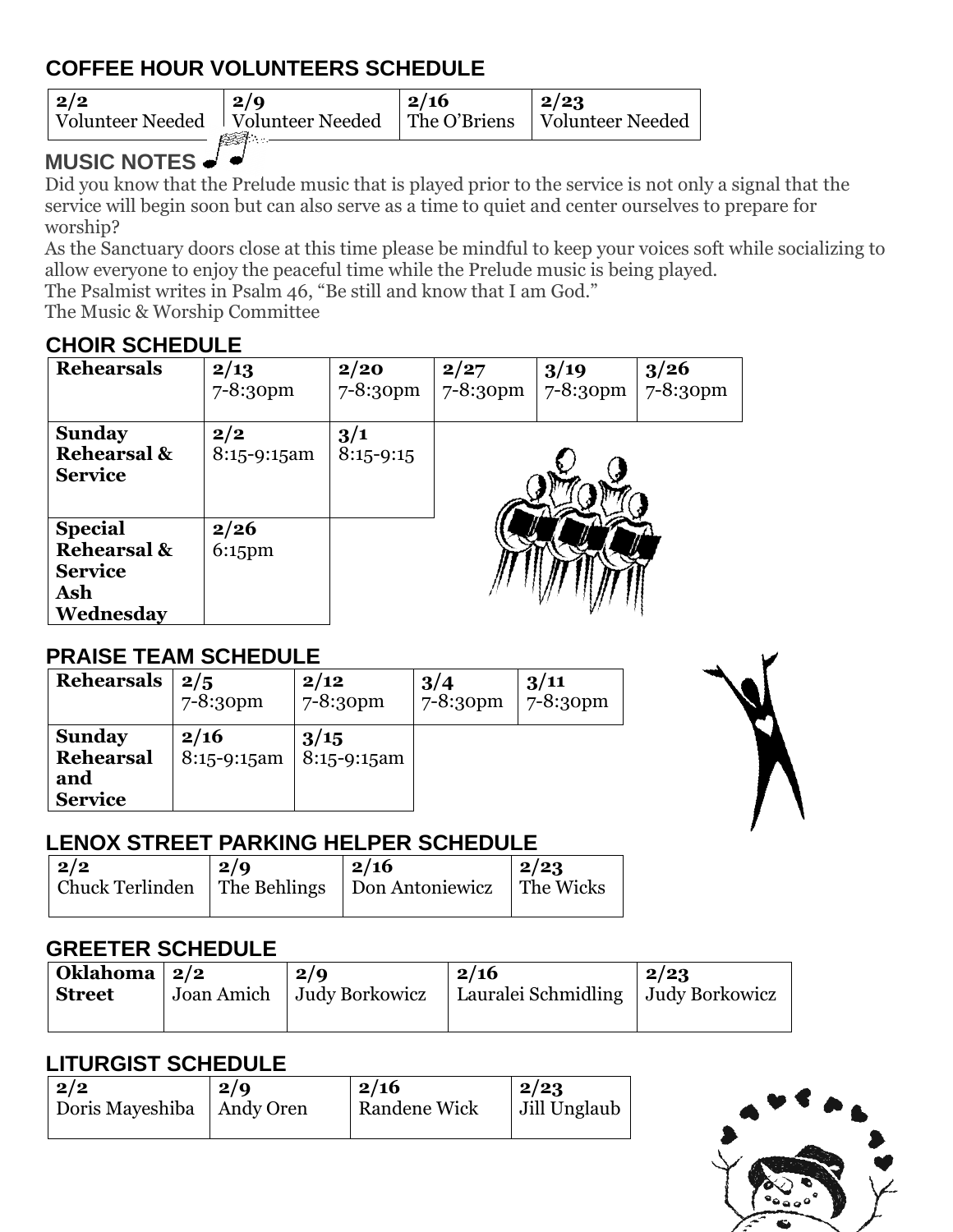### **WEEKLY SCRIPTURES**

| 2/2  | Micah 6:1-8                                | Psalm 15            | 1Corinthians 1:18-31         | Matthew 5:1-12   |
|------|--------------------------------------------|---------------------|------------------------------|------------------|
| 2/9  | Isaiah $58:1-9a(9b-12)$                    | Psalm $112:1-9(10)$ | 1Corinthians $2:1-12(13-16)$ | Matthew 5:13-20  |
| 2/16 | Deuteronomy 30:15-20<br>or Sirach 15:15-20 | Psalm 119:1-8       | 1Corinthians 3:1-9           | Matthew 5:21-37  |
| 2/23 | Exodus 24:12-18                            | Psalm 2 or 99       | 2Peter 1:16-21               | Matthew $17:1-9$ |

#### **BIRTHDAYS**

Happy Birthday to all these wonder folks!

|                       |                            | FEDRUARI IZ              |                     |  |
|-----------------------|----------------------------|--------------------------|---------------------|--|
| <b>FEBRUARY 1</b>     | <b>FEBRUARY 6</b>          | <b>Presley Pisarek</b>   | <b>FEBRUARY 18</b>  |  |
| Ashley Lisowski       | Linda Koszuta              | <b>Chuck Terlinden</b>   | Sandy Oleson        |  |
| <b>Brayden Thomae</b> | <b>Matthew Miksic</b>      | Nancy Wareham            | <b>FEBRUARY 19</b>  |  |
| Joyce Zieman          | Sophia Stezala             | <b>FEBRUARY 13</b>       | <b>Blair Goedel</b> |  |
| <b>FEBRUARY 2</b>     | Kim Stezala                | Michael Baran            | John Popp           |  |
| Michael Zvara         | <b>FEBRUARY 7</b>          | <b>FEBRUARY 15</b>       | <b>FEBRUARY 22</b>  |  |
| <b>FEBRUARY 3</b>     | Joan Amich                 | <b>Susan Klockow</b>     | Greg Mitchell       |  |
| <b>James Meyer</b>    | Katie Seguin               | <b>FEBRUARY 16</b>       | <b>FEBRUARY 26</b>  |  |
| Randene Wick          | <b>FEBRUARY 9</b>          | <b>Roland Senderfauf</b> | Cyndi Kroening      |  |
| <b>FEBRUARY 5</b>     | <b>Heather Antoniewicz</b> | <b>FEBRUARY 17</b>       | <b>FEBRUARY 27</b>  |  |
| <b>Carol Dohoney</b>  | Ray Blankenberg            | <b>Mallory Thomae</b>    | Chelsea Clark       |  |
|                       |                            |                          |                     |  |

**FEBRUARY 12**

#### **THANKS**

~A great big Thank you to all the elves who helped put up and take down the greens. Without your help it would not have been accomplished and our church would not have looked so festive. Sue and Ken Klockow

*~*Thank you to all of you who donated Hats, Scarves, Gloves & Mittens for the students at Humboldt Park, Parkside & Zablocki neighboring MPS schools. It is nice to know with your thoughtful donations the kids in our community will stay warm this winter! The Social Concerns Committee

~Jean Duermeier sent a Thank you, "To Christ Church-Sending a heartfelt thank you to everyone for all the blessings received in 2019. I appreciate the ways I have been kept in contact with church services and activities. Best of wishes to all for the coming year."

~ With gratitude and appreciation, we accept a memorial donation from Laurel Dayton in memory of Marion Schoenfeld.

# **PRAYER REQUESTS**

~We pray for Howard Fritsch and his son and daughter in law as they navigate Howard's release of care to them in their home. May God be with all of them during this adjustment period.

~We pray for Joyce Zieman as she heals from injuries sustained in 2 falls.